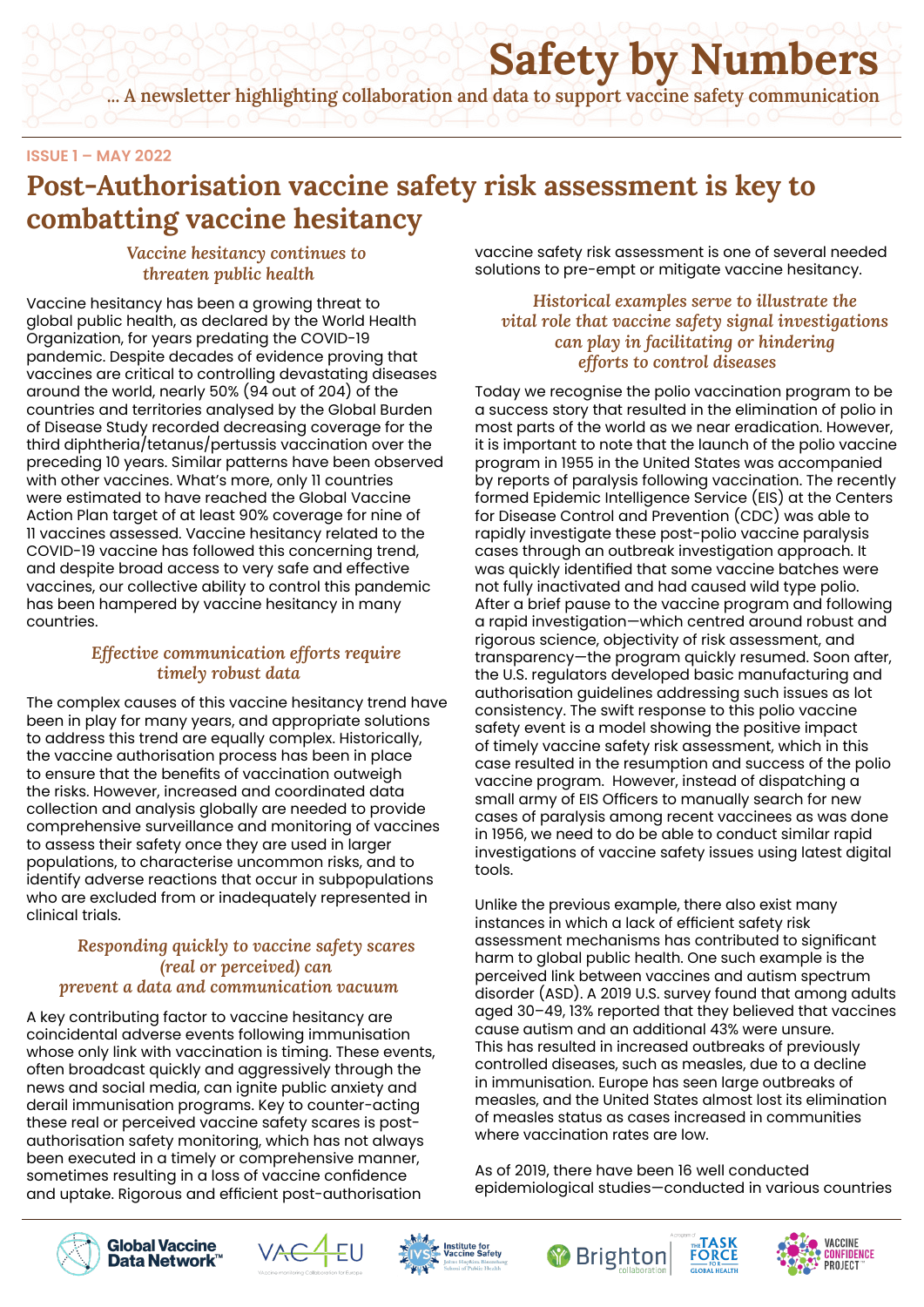and using different methods—exploring an association between autism and receipt of MMR vaccine, thimerosal in vaccines, and simultaneous vaccination with multiple vaccines. None of these studies found an association between vaccines and autism. Despite these results, concerns over the link between vaccines and autism persist, which begs the question: How effective is science at combatting vaccine hesitancy after all?

The answer to this question, in this particular example, requires a look at the timing of the controversies and the studies. Andrew Wakefield's flawed case series in the Lancet in February 1998 marks the beginning of the broader public controversy linking vaccines to autism. At the time, following the publication of this flawed study, there was no rigorous scientific study available saying otherwise. In fact, it took 15 months for the first study to be published showing no evidence of a link between the MMR vaccine and autism. And it was nearly two more years before the next study with the same results was published. This time lapse proved to be devastating for vaccination programs worldwide. And the damage is still being felt nearly two and half decades later.

#### *The ability to answer important vaccine safety questions quickly and credibly is critical but requires investment*

Pre-existing infrastructure to support quick and efficient vaccine safety risk assessment is critical. Studies, collaborations, and publications assessing vaccine adverse events are an important part of addressing vaccine hesitancy, but without robust infrastructure in

place to quickly assess and disseminate these findings, they can be significantly delayed causing additional challenges to global vaccine programs.

In the absence of such infrastructure, we may miss critical evidence suggesting certain uncommon risks from vaccines. However, absence of evidence does not mean evidence of absence. And without such infrastructure, we not only limit our ability to quickly collect the data necessary to fully understand the risks of vaccines generally, but also to clearly identify the particular and unique risks of certain vaccines to certain populations groups. This knowledge is paramount to securing public trust *and* public health.

Collaborative and comprehensive infrastructure is the key to our ability to address vaccine concerns quickly and with scientific rigor. As we have learned from the pandemic and other historical events, we risk jeopardising public trust in vaccines, and therefore public health generally, if we do not make strong investments in the processes and systems necessary to quickly inform policy, practice, and communications around vaccine safety.

*Investment in global vaccine risk assessment infrastructure is critical to combatting vaccine hesitancy and rebuilding public trust in vaccines.*

#### **Authors**

Daniel A Salmon<sup>12</sup>, Heidi J Larson<sup>3,4</sup>, Steven B Black<sup>5</sup>, Robert Chen<sup>6</sup>, Lee M Hampton<sup>7</sup>, Matthew Z Dudley<sup>1,2</sup>, Helen Petousis-Harris<sup>5,8</sup>

#### **Author affiliations**

1. Institute for Vaccine Safety, Johns Hopkins University School of Public Health, 2. Department of International Health, Johns Hopkins University School of Public Health, 3. Vaccine Confidence Project, London School of Hygiene & Tropical Medicine, 4. Anthropology, Risk and Decision Science, London School of Hygiene & Tropical Medicine, 5. Global Vaccine Data Network, hosted by UniServices at Waipapa Taumata Rau, University of Auckland, 6. Brighton Collaboration, The Task Force for Global Health, 7. Gavi, the Vaccine Alliance, Global Health Campus, 8. School of Population Health, Waipapa Taumata Rau, University of Auckland

# **Updates from the newsletter collaborating organisations**

### **Global Vaccine Data Network™**

The Global Vaccine Data Network™ (GVDN™), a multinational, investigator-led network, was founded in 2019 with 21 partner sites across 17 countries. They now have 23 partners across 19 countries, representing more than 250 million people, and continue to expand. The aims of the GVDN™ are to:

- Evaluate vaccine safety concerns through analysis and evaluation of large clinical databases, focusing on rare events
- Evaluate vaccine effectiveness to facilitate risk/ benefit analyses
- Coordinate a response to concerns regarding vaccines, such as vaccine hesitancy

In April 2021, the GVDN™ was funded by the U.S. Centers for Disease Control and Prevention (CDC) to conduct the Global COVID Vaccine Safety (GCoVS) project, $\alpha$  with the GVDN™ Global Coordinating Centre in New Zealand supporting 17 global data partners to evaluate and compare COVID-19 vaccine safety. This project includes several components:

- Develop background rates for adverse events of special interest for each partner site and display these on a publicly available dashboard
- Conduct observed over expected assessments for selected adverse events of special interest
- Conduct association studies for events that have been identified as likely associated with specific types of COVID-19 vaccines
	- Myocarditis and pericarditis
	- Thrombosis with thrombocytopenia syndrome/ vaccine-induced immune thrombotic thrombocytopenia (TTS/VITT)
	- Guillain-Barré syndrome (GBS)

**Brighton** 

- Assess risk of vaccine mediated enhanced disease following COVID-19 vaccines
- Assess COVID-19 vaccine safety in pregnancy
- Conduct genomic assessments for cases and controls for myocarditis, TTS/VITT, and GBS
- Develop communications and resources to support vaccine confidence

The first outputs are expected from mid-2022 and will be available on our website [globalvaccinedatanetwork.org](http://www.globalvaccinedatanetwork.org).

**FORCE** 

VACCINE

PROJECT

ONFIDENCE







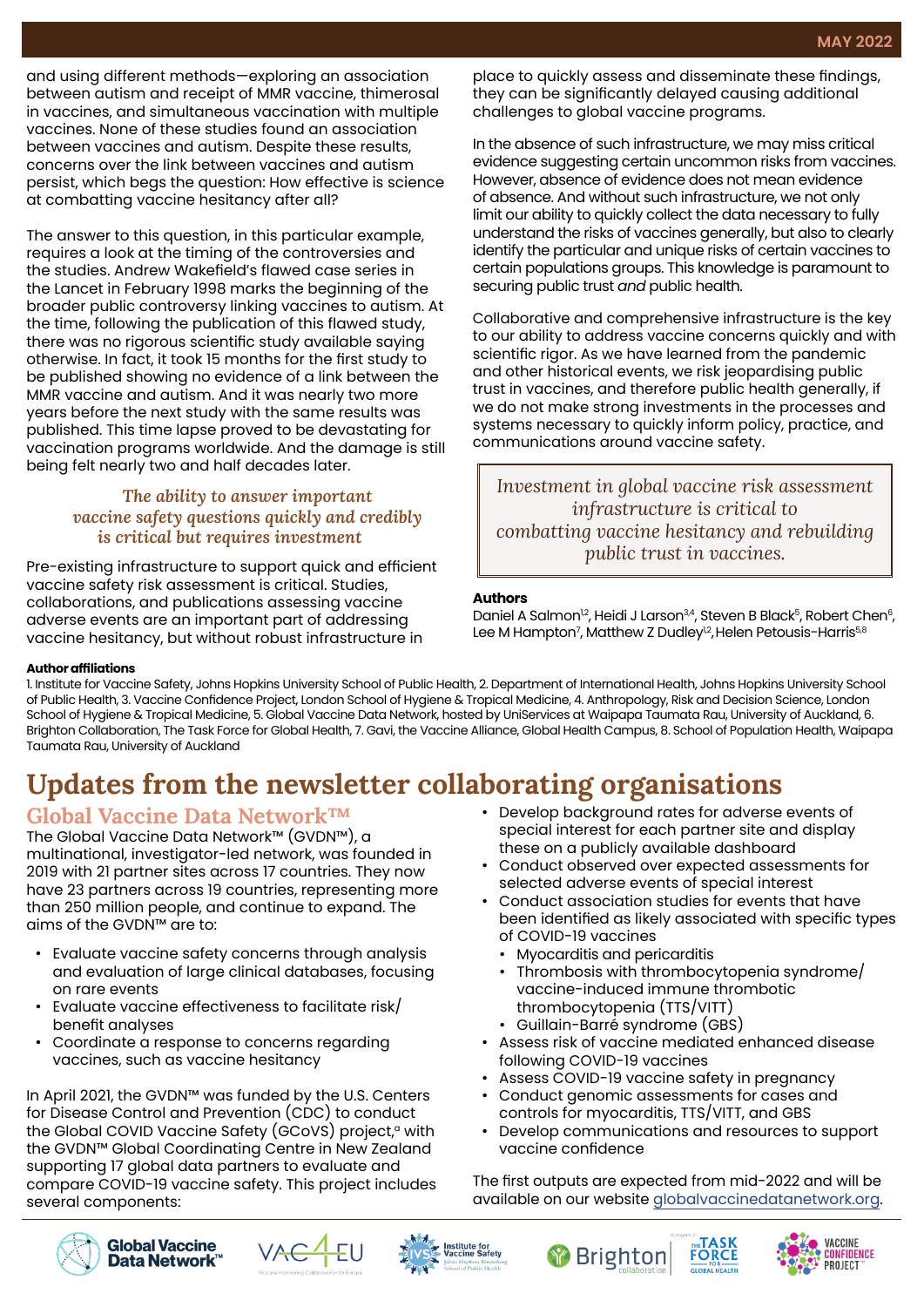#### **Genomics of COVID-19 Vaccine-Induced**

#### **Adverse Events**

The GCoVS project affords a unique opportunity to examine genetic contribution towards vaccine-induced adverse events. Genetic contributions to serious and life-threatening drug reactions have seen genetic information incorporated into 800 drug labels worldwide by regulators. Genomic investigations will try to identify who is at risk of a specific adverse event as well as lead to a better understanding of the biological or pathophysiological basis of adverse events.

The Genomics of COVID-19 Vaccine-Induced Adverse Events project is one of the GCoVS project<sup>a</sup> activities and is being led by Dr Bruce Carleton. Myocarditis and/or pericarditis, TTS/VITT, and GBS are the globally reported adverse events following COVID-19 vaccination being focused on.

Participants are being sought from around the world. A saliva sample that can be sent by courier is required for DNA analysis.

Partner sites and researchers interested in collaborating in this project can contact Dr Bruce Carleton by email for further information, [bcarleton@popi.ubc.ca.](mailto:bcarleton%40popi.ubc.ca.%20%20?subject=COVID-19%20vaccine%20genomics%20study)

Individuals interested in participating can also email Dr Carleton to self-refer.

#### **ALIVE-GAVI alliance**

The GVDN™ is a technical partner for the active surveillance of COVID-19 vaccine safety in eight African Leadership in Vaccinology Expertise (ALIVE countries led by Shabir Madhi and funded by GAVI.

Across these countries over 147 million people have received at least one COVID-19 vaccination.<sup>b</sup> Using hospital case-based monitoring, the project will estimate the risk of pre-defined adverse events of special interest (AESIs) with acute onset and a short period of increased risk following COVID-19 vaccination using a selfcontrolled risk interval (SCRI) study design.

The GVDN™ has provided assistance with development of screening and case report forms using the REDCap platform and will assist with descriptive and statistical analysis of the data. Data from the participating countries will be included in the GVDN™ database for pooled analysis on the association of COVID-19 vaccines and risk for myocarditis and pericarditis, TTS/VITT, and GBS by age, gender, race, and vaccine type and manufacturer.

#### **Notes**

a.. This project is supported by the Centers for Disease Control and Prevention (CDC) of the U.S. Department of Health and Human Services (HHS) as part of a financial assistance award totalling US\$5,643,515 with 100% percentage funded by CDC/ HHS. The contents are those of the author and do not necessarily represent the official views of, nor an endorsement, by CDC/HHS, or the U.S. Government. For more information, please visit [cdc.gov](http://wwww.cdc.gov). b. Mathieu, E., Ritchie, H., Ortiz-Ospina, E. et al. A global database of COVID-19 vaccinations (Internet). Updated 2022 April 10, cited 2022 April 28. Available from [https://ourworldindata.org/covid](https://ourworldindata.org/covid-vaccinations)[vaccinations.](https://ourworldindata.org/covid-vaccinations)

# **Vaccine Monitoring Collaboration for**

#### **Europe**

The Vaccine Monitoring Collaboration for Europe (VAC4EU) was established early 2020 following the successful ADVANCE project, which designed and tested an ecosystem for collaborative monitoring of vaccines in Europe. VAC4EU was prepared to embark on the preparation for and safety monitoring of COVID-19 vaccines that was requested by the European Medicines Agency (EMA), vaccine manufacturers, and other organisations.

VAC4EU has become a vibrant community with 24 member organisations who are collaborating in Europe to generate evidence on vaccine effects based on both primary data collection and secondary use of health data. VAC4EU is also an active member of the GVDN™. For this newsletter we aim to give an overview of the COVID-19 vaccine studies finished and ongoing work in which VAC4EU coordinates or participates.

#### **Completed studies**

VAC4EU worked with the European Pharmacoepidemology and Pharmacovigilance (EU PE&PV) Research Network in the [ACCESS](https://vac4eu.org/covid-19-vaccine-monitoring/) (v**AC**cine **C**ovid19 monitoring readin**ESS**) project, funded by EMA.

ACCESS aimed to prepare a European infrastructure to monitor COVID-19 vaccines. It generated:

- Event definition and code lists for AESI and corresponding background rates across 10 data sources in Europe. Definitions, code lists, report and data are publicly available with more than 3000 views and 1000 downloads in the VAC4EU Zenodo community [doi.org/10.5281/zenodo.5255870.](http://doi.org/10.5281/zenodo.5255870)
- Eight template protocols for coverage, effectiveness, and safety studies on the European Union electronic Register of Post-Authorisation Studies ([EU PAS](https://www.encepp.eu/encepp_studies/indexRegister.shtml)  [Register](https://www.encepp.eu/encepp_studies/indexRegister.shtml)) and [VAC4EU website](https://vac4eu.org/covid-19-vaccine-monitoring/).
- Interactive dashboard of incidence rates of AESI on the [VAC4EU website](https://vac4eu.org/covid-19-tool/).

VAC4EU also worked with the EU PE&PV Research Network in the **ECVM** (**E**arly **C**ovid-19 **V**accine **M**onitor) project, partially funded by EMA. This project aimed to monitor incidence of adverse events related to COVID-19 vaccines using both electronic health record data and cohort event monitoring of self-reported adverse reactions in vaccinated persons.

- Cohort event monitoring was conducted in seven countries (NL, DE, UK, FR, BE, IT, CR) using the Lareb Intensive Monitoring app. This part included more than >117,000 vaccinated persons who are monitored for six months. Report and publication are submitted.
- Safety monitoring of 33 adverse events of special interest (AESI) was conducted with four EHR data sources capturing 25 million subjects (NL, UK, IT, ES) using a cohort design. Results were shared monthly with EMA on a dashboard, publications are submitted.











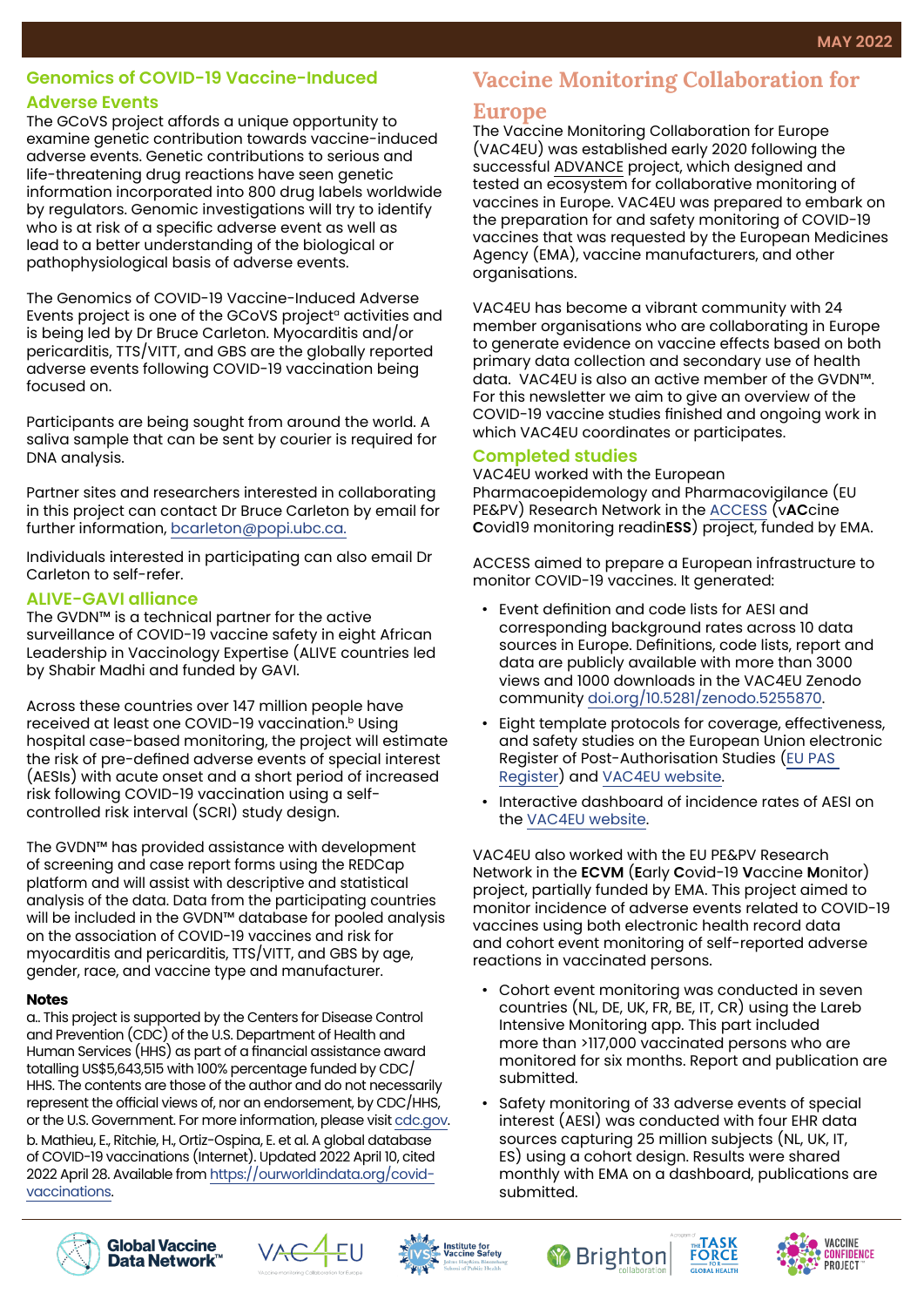#### **Ongoing studies**

The **CVM** (**C**OVID-19 **V**accine **M**onitor) project, in collaboration with EU PE&PV Research Network and also funded by EMA, runs until 2023. The project is to prepare for and perform rapid assessment of the association of AESI following COVID-19 vaccination. There are several components:

- Cohort event monitoring is ongoing in 10 countries for first dose, booster dose or special populations, e.g., prior COVID-19, children pregnancy, lactation, immunocompromised. Safety information on more than 550,000 vaccinees has been reported to EMA.
- Rapid hypothesis testing studies using cohort and self-controlled risk-interval (SCRI) design on signals using electronic health record data in nine data sources in Europe, data has been submitted to EMA on multi-inflammatory syndrome and myocarditis/pericarditis.

The **CVE** (**C**OVID-19 **V**accine **E**ffectiveness) project began in April 2022, funded by EMA with the aim to analyse effectiveness of homologous and heterologous COVID-19 vaccinations in Southern, Central and/or Eastern Europe.

#### **Studies funded by vaccine manufacturers**

- Comirnaty PASS & myocarditis study
- Spikevax PASS & myocarditis study
- Vaxzevria PASS
- Janssen COVID-19 vaccine PASS

#### **Collaboration with GVDN**

- VAC4EU is a partner in the GVDN.
- VAC4EU shared the background rate protocol and data for use by GVDN.
- VAC4EU is participating with four member organisations in UK, ES and NL in the GVDN association studies on myocarditis, thrombosis with thrombocytopenia syndrome (TTS) and Guillain-Barré syndrome (GBS), as well as in the vaccine adversomics studies.

#### **Journal club**

To stimulate and enjoy scientific debate, VAC4EU organises a monthly journal club, for the vaccine scientific community, members and external persons are welcome to join. Please register on this page: [vac4eu.org/journal-club.](https://vac4eu.org/journal-club.)

#### **Scientific Advisory Board (SAB) members**

VAC4EU operates an independent SAB for advice on ongoing VAC4EU studies. We seek to extend our pool of SAB members. If you are interested, please send your CV to [secretariat@vac4eu.org](mailto:secretariat%40vac4eu.org?subject=Scientific%20Advisory%20Board).

#### **Institute for Vaccine Safety**

The Institute for Vaccine Safety (IVS) was established in 1997 in the [Department of International Health](https://publichealth.jhu.edu/departments/international-health) at the Johns Hopkins University School of Public Health - now the Johns Hopkins Bloomberg School of Public Health. Their mission is to provide an independent assessment of vaccines and vaccine safety to help guide decision makers and educate physicians, the public and the media about key issues surrounding the safety of vaccines. Systematic reviews of a broad range of vaccine safety issues with clear causality conclusions are available on the IVS website at [vaccinesafety.edu.](https://www.vaccinesafety.edu/)

Integral to achievement of their goal to prevent disease using the safest vaccines possible, the Institute for Vaccine Safety:

- provides a forum for dissemination of data regarding specific issues concerning the safety of immunisations,
- investigates safety questions where insufficient data are available to provide definitive conclusions,
- conducts methodological and empirical research on postlicensure vaccine safety evaluation, and
- undertakes individual research projects to obtain specific information regarding vaccine safety when existing information about the safety of a specific vaccine is insufficient or flawed.

# **LetsTalk COVID Vaccines**



[LetsTalkCovidVaccines.com](http://www.LetsTalkCovidVaccines.com), a website developed and managed by the IVS, provides personal stories and information-based animation tailored to users' COVID-19 vaccine intentions, concerns, and demographics.

Resources are currently available in English and Spanish and focused on COVID-19 vaccines, but will soon be expanded to include resources in French and vaccines across the lifespan.

Partner sites, public health, and community organisations can contact Professor Daniel Salmon, the Director of the IVS, via email, [dsalmon1@jhu.edu,](mailto:dsalmon1%40jhu.edu?subject=LetsTalk%20COVID%20Vaccines) to discuss development of resources with stories and information tailored for their community, country or region.

### **Did you know ...**

**To identify a two-fold risk of a vaccine-associated event that occurs once in 100,000 people, 4.7 million people need to have received the vaccine.1**

1. Appendix A: Sample Size Tables. In: Strom BL, Kimmel SE, Hennessy S, editors. Pharmacoepidemiology. 5th ed. West Sussex: John Wiley & Sons; 2012. p. 904–20.